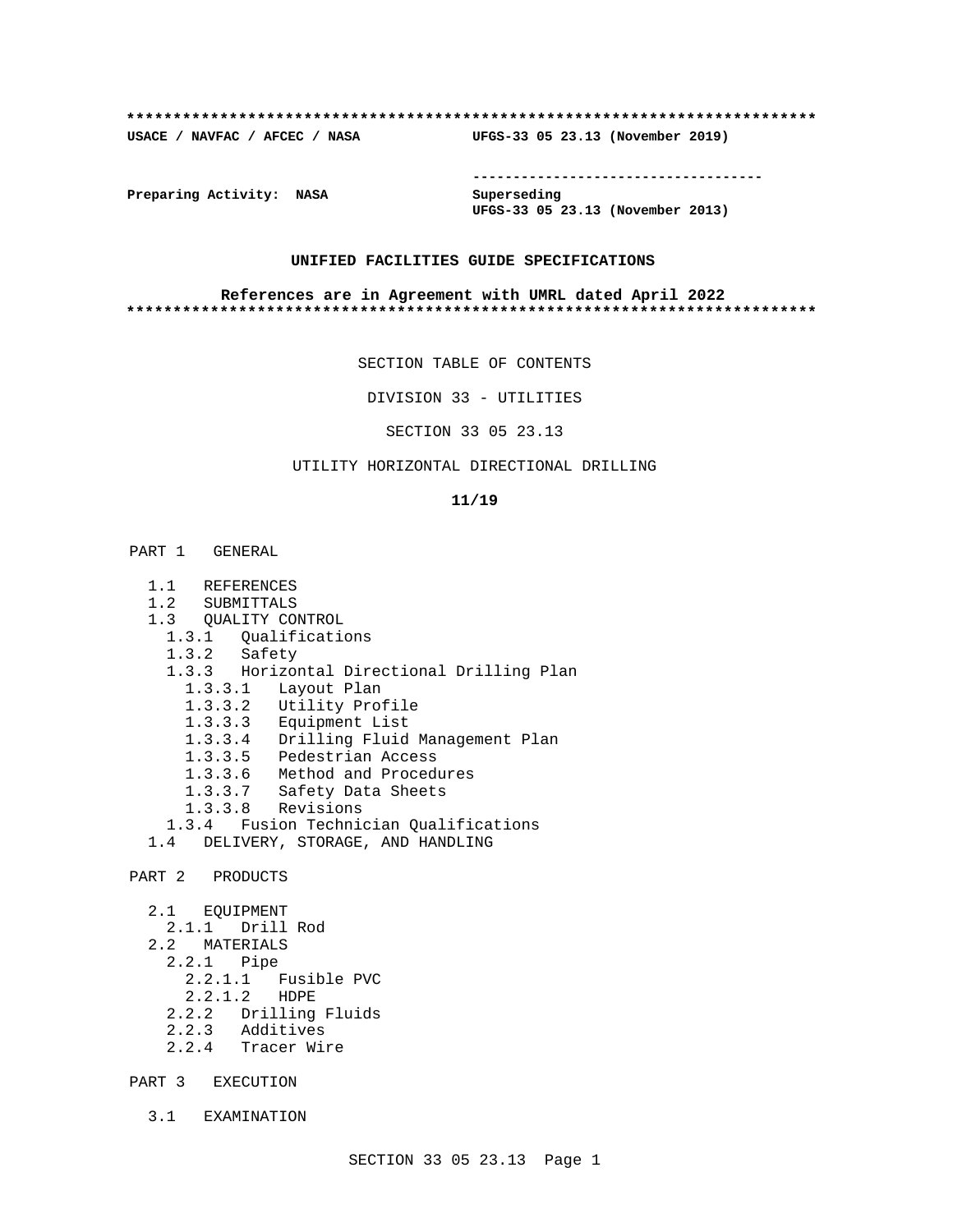#### 3.2 INSTALLATION

- 3.2.1 Drill Set-Up
- 3.2.1.1 Drilling Fluids
- 3.2.2 Drill Entrance and Exit Pits
- 3.2.3 Drill Entrance and Exit Angle
- 3.2.4 Pilot Hole
- 3.2.5 Guidance Systems
	- 3.2.6 Reaming
	- 3.2.7 Pull Back
	- 3.2.8 Drilling Fluids Disposal
	- 3.2.9 Connection of Product Pipe to Pipeline
	- 3.3 FIELD QUALITY CONTROL
		- 3.3.1 Daily Work Log
		- 3.3.2 Drill Logs
		- 3.3.3 Field Tests
	- 3.4 CLOSEOUT ACTIVITIES
- -- End of Section Table of Contents --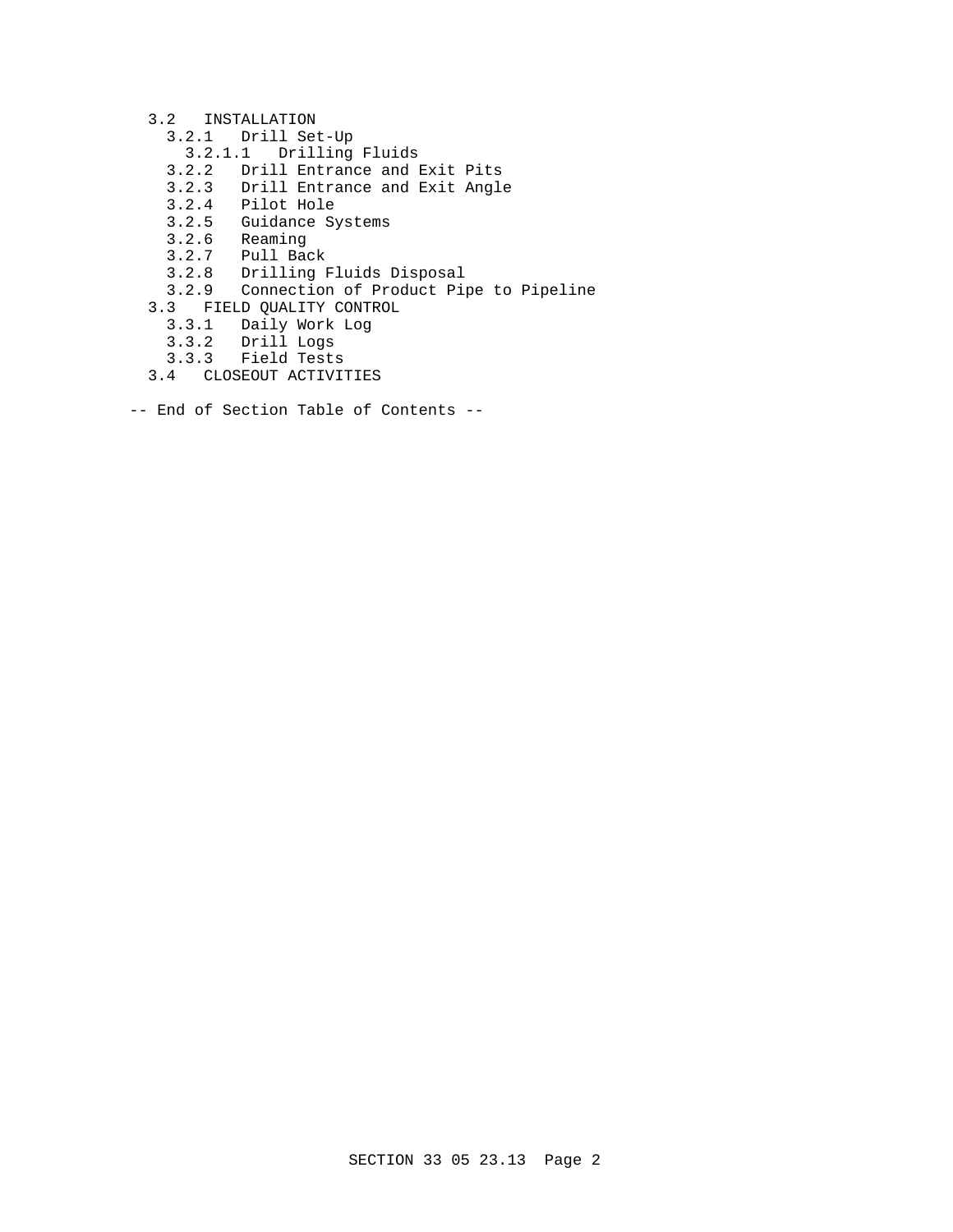USACE / NAVFAC / AFCEC / NASA

--------------------------------------

Preparing Activity: NASA

Superseding UFGS-33 05 23.13 (November 2013)

UFGS-33 05 23.13 (November 2019)

#### UNIFIED FACILITIES GUIDE SPECIFICATIONS

References are in Agreement with UMRL dated April 2022 

SECTION 33 05 23.13

UTILITY HORIZONTAL DIRECTIONAL DRILLING  $11/19$ 

NOTE: This guide specification covers the requirements for directional drilling systems, equipment, piping (PVC and HDPE), and procedures.

Adhere to UFC 1-300-02 Unified Facilities Guide Specifications (UFGS) Format Standard when editing this quide specification or preparing new project specification sections. Edit this guide specification for project specific requirements by adding, deleting, or revising text. For bracketed items, choose applicable item(s) or insert appropriate information.

Remove information and requirements not required in respective project, whether or not brackets are present.

Comments, suggestions and recommended changes for this quide specification are welcome and should be submitted as a Criteria Change Request (CCR). 

NOTE: Refer to UFGS Section 33 05 23 TRENCHLESS UTILITY INSTALLATION for microtunneling gravity sanitary sewer and storm sewer mains 300 mm12 inches and larger in diameter.

NOTE: Refer to UFGS Section 33 11 00 WATER UTILITY DISTRIBUTION PIPING for testing requirements for potable and non-potable water systems in which the largest pipe diameter is 152.4 cm60 inches and the maximum working pressure is 150 psi.

Refer to UFGS Section 33 31 23.00 10 SANITARY SEWER FORCE MAIN PIPING for testing requirements for sanitary sewer force mains.

Refer to UFGS Section 33 11 23 NATURAL GAS AND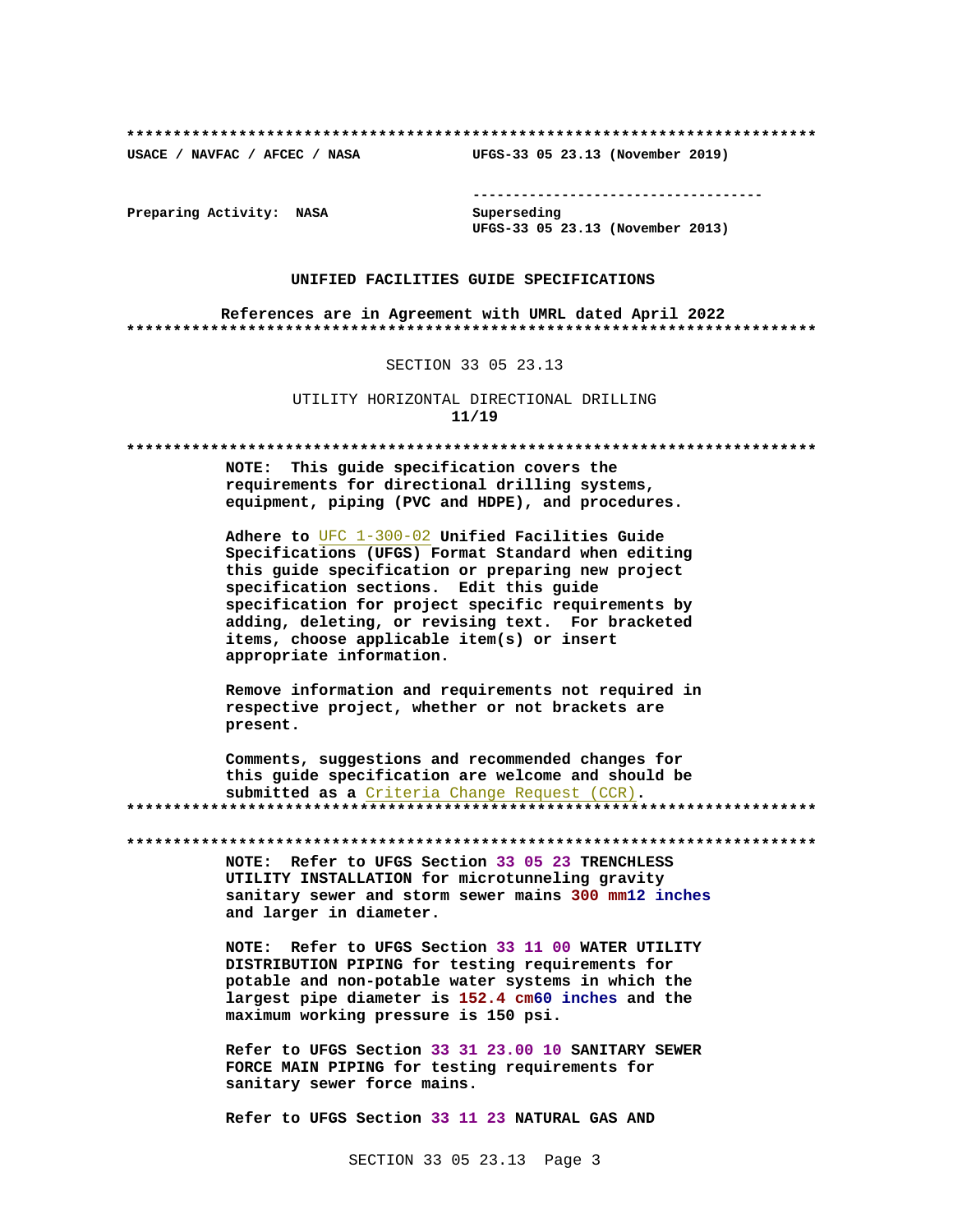LIQUID PETROLEUM PIPING for testing requirements for polyethylene gas piping up to 20.32cm8 inches in nominal pipe size.

Use other pipe specifications as necessary for any other required pipe testing. PART 1 GENERAL

1.1 REFERENCES

#### 

NOTE: This paragraph is used to list the publications cited in the text of the guide specification. The publications are referred to in the text by basic designation only and listed in this paragraph by organization, designation, date, and title.

Use the Reference Wizard's Check Reference feature when you add a Reference Identifier (RID) outside of the Section's Reference Article to automatically place the reference in the Reference Article. Also use the Reference Wizard's Check Reference feature to update the issue dates.

References not used in the text will automatically be deleted from this section of the project specification when you choose to reconcile references in the publish print process. 

The publications listed below form a part of this specification to the extent referenced. The publications are referred to within the text by the basic designation only.

> AMERICAN ASSOCIATION OF STATE HIGHWAY AND TRANSPORTATION OFFICIALS (AASHTO)

| AASHTO T 180 | (2017) Standard Method of Test for          |
|--------------|---------------------------------------------|
|              | Moisture-Density Relations of Soils Using   |
|              | a $4.54$ -kg (10-lb) Rammer and a $457$ -mm |
|              | $(18 - in.)$ Drop                           |

AMERICAN WATER WORKS ASSOCIATION (AWWA)

| AWWA C605 | (2021) Underground Installation of<br>Polyvinyl Chloride (PVC) and Molecularly<br>Oriented Polyvinyl Chloride (PVCO)<br>Pressure Pipe and Fittings |  |  |
|-----------|----------------------------------------------------------------------------------------------------------------------------------------------------|--|--|
| AWWA C900 | (2016) Polyvinyl Chloride (PVC) Pressure<br>Pipe, and Fabricated Fittings, 4 In.<br>Through $60$ In. $(100 \text{ mm Through } 1,500 \text{ mm})$  |  |  |
| AWWA C906 | (2021) Polyethylene (PE) Pressure Pipe and<br>Fittings, 4 In. through 65 In. (100 mm<br>Through 1,650 mm), for Waterworks                          |  |  |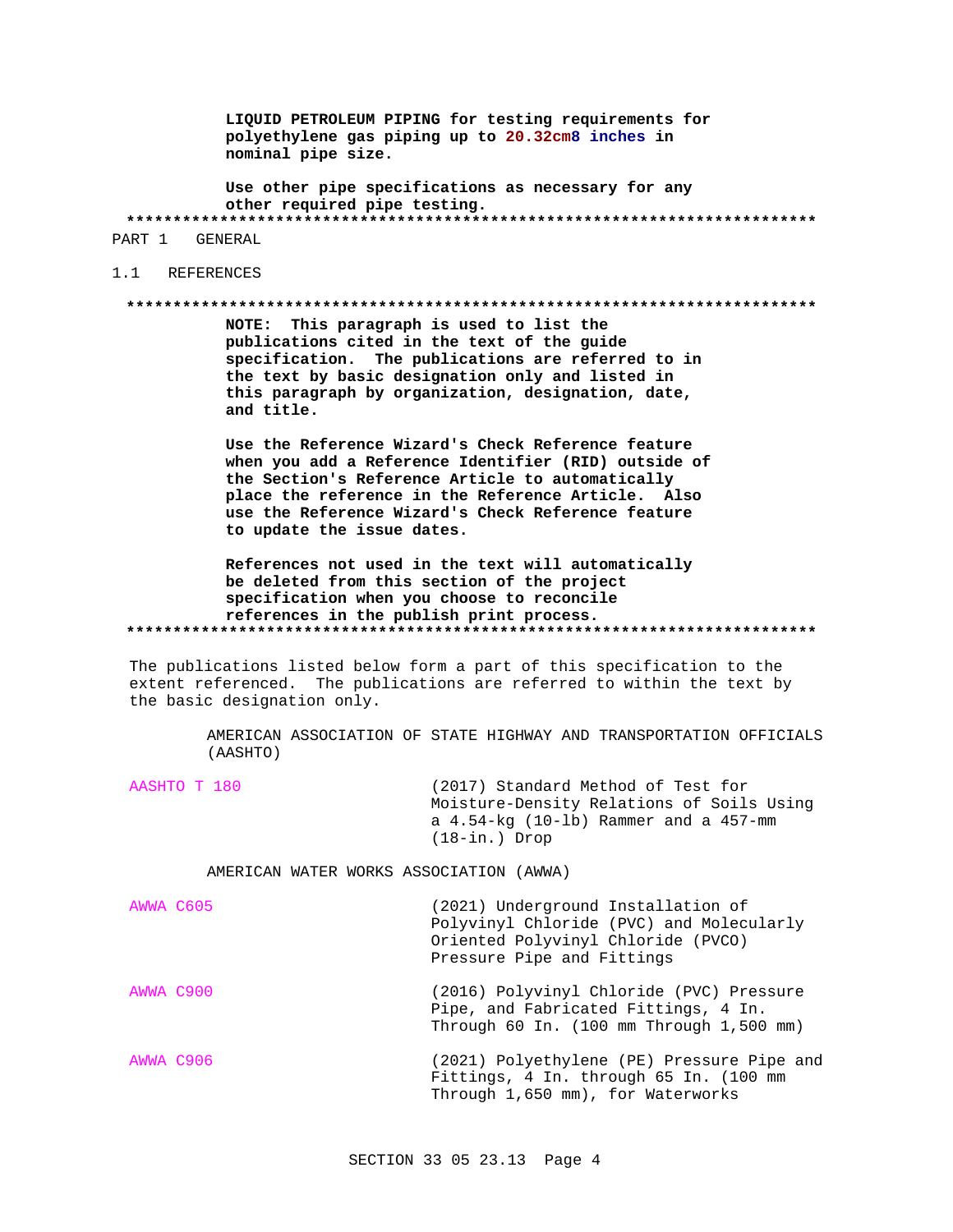ASTM INTERNATIONAL (ASTM)

| ASTM D1784        | (2020) Standard Specification for Rigid<br>Poly(Vinyl Chloride) (PVC) Compounds and<br>Chlorinated Poly(Vinyl Chloride) (CPVC)<br>Compounds |
|-------------------|---------------------------------------------------------------------------------------------------------------------------------------------|
| ASTM D1785        | (2015; E 2018) Standard Specification for<br>Poly(Vinyl Chloride) (PVC), Plastic Pipe,<br>Schedules 40, 80, and 120                         |
| ASTM D2241        | (2015) Standard Specification for<br>Poly(Vinyl Chloride) (PVC) Pressure-Rated<br>Pipe (SDR Series)                                         |
| ASTM D2513        | (2018a) Standard Specification for<br>Polyethylene (PE) Gas Pressure Pipe,<br>Tubing, and Fittings                                          |
| <b>ASTM D3350</b> | (2021) Polyethylene Plastics Pipe and<br>Fittings Materials                                                                                 |
| ASTM F714         | (2021a) Standard Specification for<br>Polyethylene (PE) Plastic Pipe (DR-PR)<br>Based on Outside Diameter                                   |
| <b>ASTM F1674</b> | (2011) Standard Test Method for Joint<br>Restraint Products for Use with PVC Pipe                                                           |
| <b>ASTM F2620</b> | (2020a; E 2021) Standard Practice for Heat<br>Fusion Joining of Polyethylene Pipe and<br>Fittings                                           |

NATIONAL ELECTRICAL MANUFACTURERS ASSOCIATION (NEMA)

|  | ANSI 2535.1 | (2017) Safety Colors |  |
|--|-------------|----------------------|--|
|--|-------------|----------------------|--|

U.S. NATIONAL ARCHIVES AND RECORDS ADMINISTRATION (NARA)

29 CFR 1926.652 Safety and Health Regulations for Construction; Subpart P, Excavations; Requirements for Protective Systems

# 1.2 SUBMITTALS

#### **\*\*\*\*\*\*\*\*\*\*\*\*\*\*\*\*\*\*\*\*\*\*\*\*\*\*\*\*\*\*\*\*\*\*\*\*\*\*\*\*\*\*\*\*\*\*\*\*\*\*\*\*\*\*\*\*\*\*\*\*\*\*\*\*\*\*\*\*\*\*\*\*\*\***

**NOTE: Review Submittal Description (SD) definitions in Section 01 33 00 SUBMITTAL PROCEDURES and edit the following list, and corresponding submittal items in the text, to reflect only the submittals required for the project. The Guide Specification technical editors have classified those items that require Government approval, due to their complexity or criticality, with a "G." Generally, other submittal items can be reviewed by the Contractor's Quality Control System. Only add a "G" to an item, if the submittal is sufficiently important or complex in context of the project.**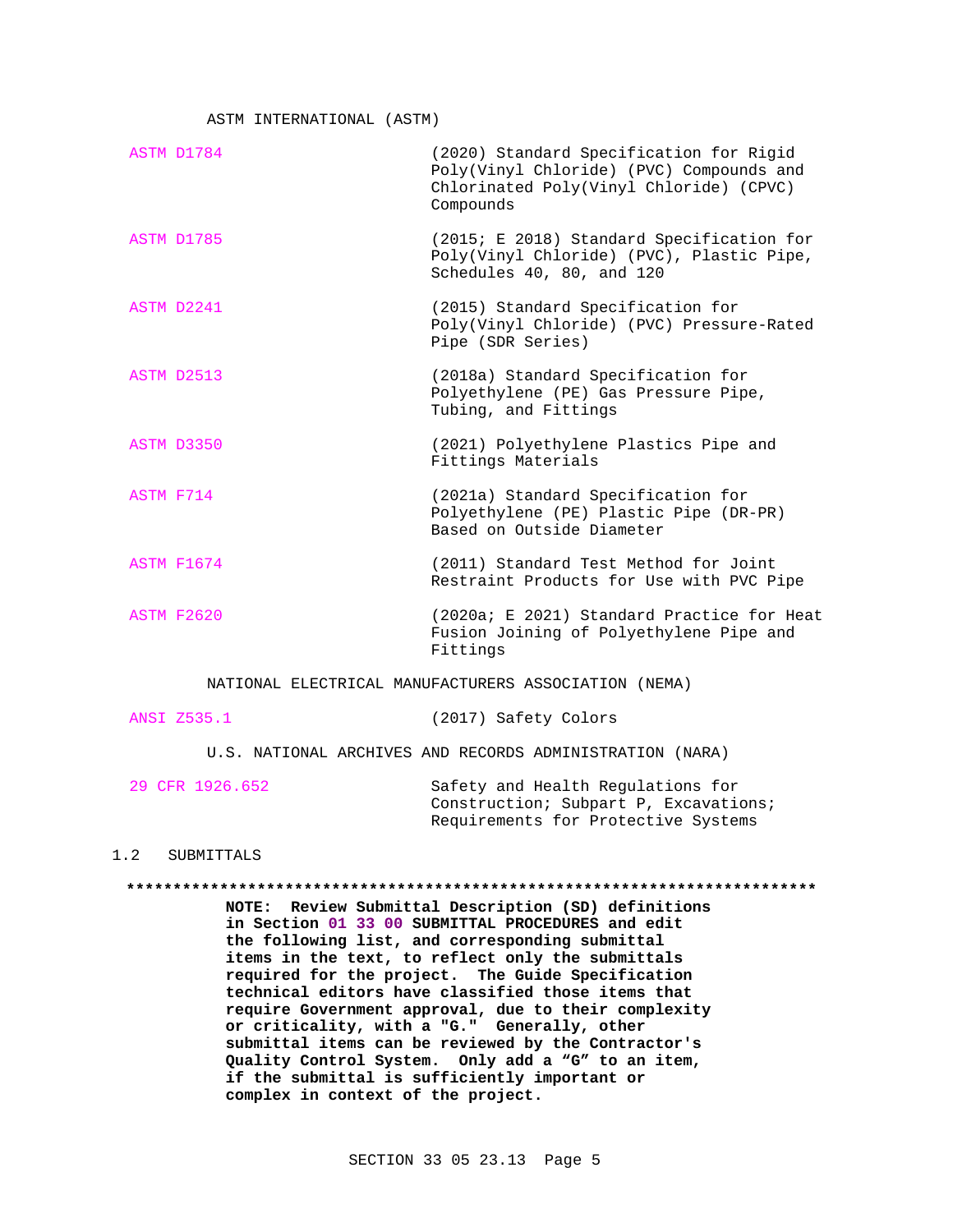**For Army projects, fill in the empty brackets following the "G" classification, with a code of up to three characters to indicate the approving authority. Codes for Army projects using the Resident Management System (RMS) are: "AE" for Architect-Engineer; "DO" for District Office (Engineering Division or other organization in the District Office); "AO" for Area Office; "RO" for Resident Office; and "PO" for Project Office. Codes following the "G" typically are not used for Navy, Air Force, and NASA projects.**

**The "S" classification indicates submittals required as proof of compliance for sustainability Guiding Principles Validation or Third Party Certification and as described in Section 01 33 00 SUBMITTAL PROCEDURES.**

**Choose the first bracketed item for Navy, Air Force and NASA projects, or choose the second bracketed item for Army projects. \*\*\*\*\*\*\*\*\*\*\*\*\*\*\*\*\*\*\*\*\*\*\*\*\*\*\*\*\*\*\*\*\*\*\*\*\*\*\*\*\*\*\*\*\*\*\*\*\*\*\*\*\*\*\*\*\*\*\*\*\*\*\*\*\*\*\*\*\*\*\*\*\*\***

Government approval is required for submittals with a "G" or "S" classification. Submittals not having a "G" or "S" classification are [for Contractor Quality Control approval.][for information only. When used, a code following the "G" classification identifies the office that will review the submittal for the Government.] Submit the following in accordance with Section 01 33 00 SUBMITTAL PROCEDURES:

SD-01 Preconstruction Submittals

Statement of Qualifications and Records; G[, [\_\_\_]]

Horizontal Directional Drilling Plan; G[, [\_\_\_\_]]

SD-03 Product Data

Pipe; G[, [\_\_\_\_]]

Drilling Fluids; G[, [\_\_\_\_]]

Additives; G[, [\_\_\_\_]]

Tracer Wire; G[, [\_\_\_\_]]

SD-05 Design Data

Secondary Containment Plan; G[, [\_\_\_]]

SD-06 Test Reports

Soil Test Data

SD-07 Certificates

Drill Rod

Fusion Technician Qualifications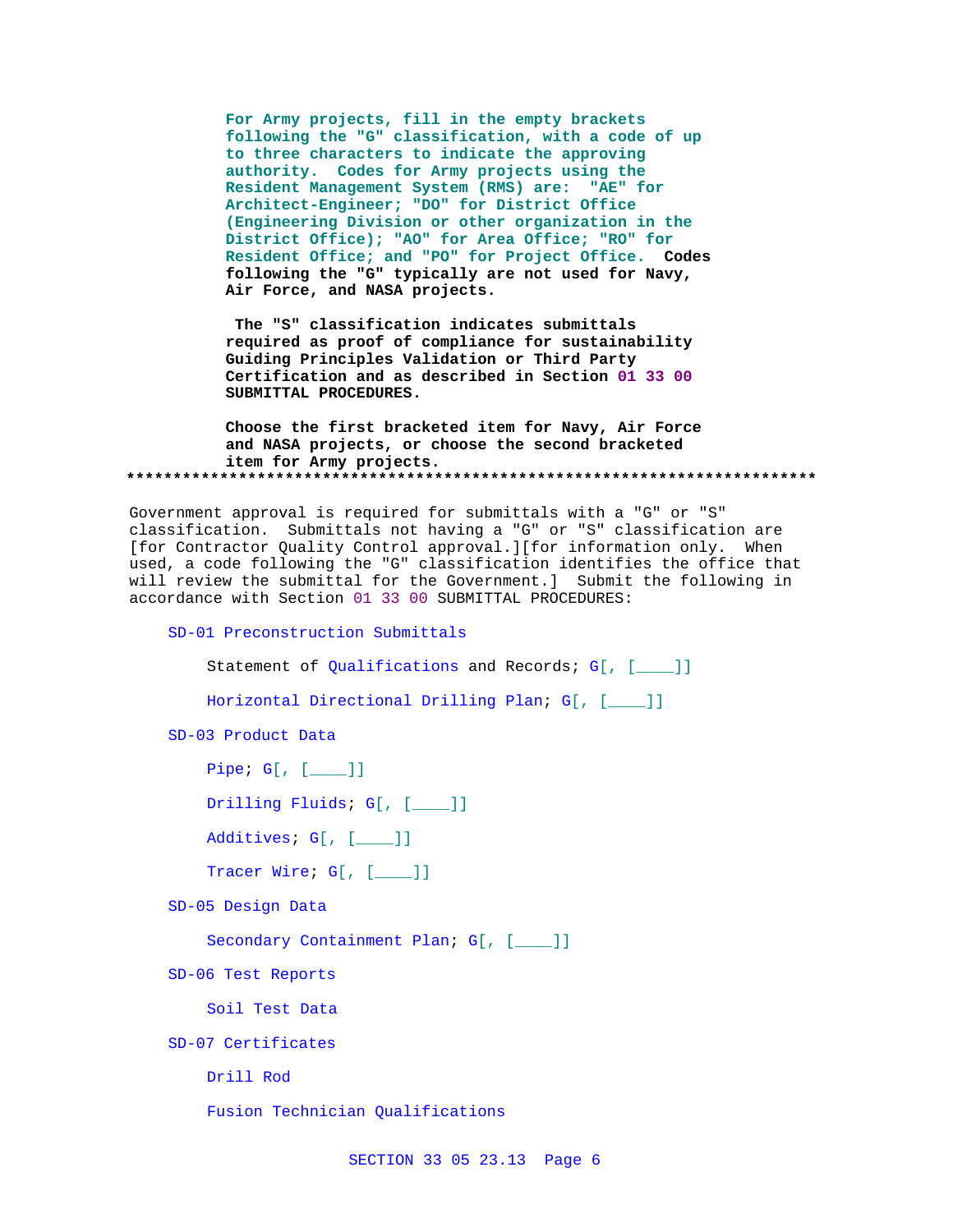SD-11 Closeout Submittals

Record Drawings

Complete Work Logs of Guided Directional Drill Operations

#### 1.3 QUALITY CONTROL

# 1.3.1 Qualifications

Ensure that the field supervisor and workers assigned to this project are experienced in work of this nature and have successfully completed similar projects of similar length, pipe type, pipe size, and soil type using directional drilling in the last three (3) years. As part of the bid submission, submit project descriptions which include, at a minimum, a listing of the location(s), date of project(s), owner, pipe type and material, size installed, length of installation, manufacturer of equipment used, and other information relevant to the successful completion of the project.

# 1.3.2 Safety

Include in directional drilling equipment machine safety requirements a common grounding system to prevent electrical shock in the event of underground electrical cable strike. Ensure the grounding system connects all pieces of interconnecting machinery; the drill, mud mixing system, drill power unit, drill rod trailer, operator's booth, worker grounding mats, and any other interconnected equipment to a common ground. Equip the drill with an "electrical strike" audible and visual warning system that notifies the system operators of an electrical strike.

# 1.3.3 Horizontal Directional Drilling Plan

Provide a plan prepared, signed, and sealed by a licensed Professional Engineer. Submit supporting calculations, certifications, and material product data demonstrating the strength of the product pipes for acceptance before the beginning of the installation. Demonstrate that the proposed material satisfies the purpose of the utility and withstands the design and construction stresses and pressures. The HDD Plan shall include the following:

# 1.3.3.1 Layout Plan

Provide a plan location of the operation, including entry and exit points, discussing the relationship of the equipment, pipe assembly, and staging areas.

## 1.3.3.2 Utility Profile

Provide a profile of the utility plotted at a scale appropriate for the work.

## 1.3.3.3 Equipment List

Provide a directional drilling equipment list including: drilling rig, drill bit, back-reamer, mud mixing and pumping systems, down-hole tools, guidance system, and rig safety system. Provide calibration records for guidance system.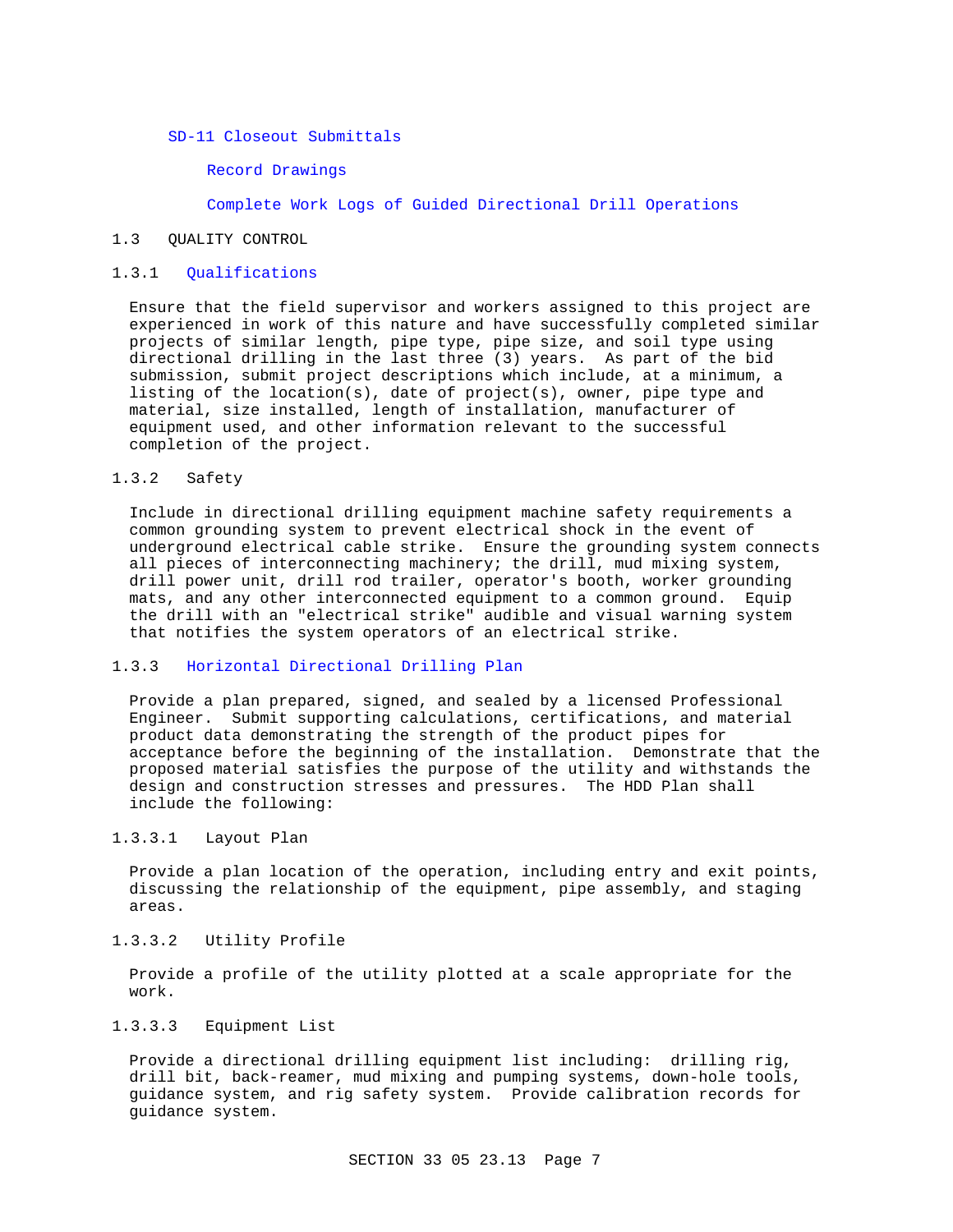#### 1.3.3.4 Drilling Fluid Management Plan

Provide a drilling fluid management plan to include drilling fluid types and specifications, cleaning and recycling equipment, estimated flow rates, procedures for minimizing drilling fluid escape, and the method/location for final disposal of waste drilling fluids. Provide a frac out control plan, including frac control materials that will be onsite and contact information for emergency personnel.

## 1.3.3.5 Pedestrian Access

When and where installations disrupt pedestrian use of sidewalk for periods exceeding two consecutive days, provide an alternate route that meets current ADA requirements.

#### 1.3.3.6 Method and Procedures

Provide an outline of the methods and procedures, describing the pilot hole drilling procedure, the reaming operation, and the pullback procedure, including drawings, schedule of operations, specifications, and method of operation. Include pipe storage and handling details and pipeline assembly and installation procedures.

## 1.3.3.7 Safety Data Sheets

Submit safety data sheets for fluids and additives.

## 1.3.3.8 Revisions

If site conditions change and require modification to the HDD Plan, submit revised drilling plan to achieve successful installation. Explain, in the revised submittal, the anticipated and encountered conditions that mandated the change in plans.

# 1.3.4 Fusion Technician Qualifications

The fusion technician must be qualified by the fusion equipment manufacturer to thermally butt-fuse the size of pipe used at the time of fusion performance. Each joint must be datalogged, recorded, and submitted for review.

#### 1.4 DELIVERY, STORAGE, AND HANDLING

Inspect materials delivered to the site for damage. All materials found during inspection or during the progress of work to have cracks, flaws, surface abrasions, or other defects will be rejected. Remove defective materials from the job site.

Protect stored piping from moisture and dirt and place on level surface. Store plastic piping protected from direct sunlight.

- PART 2 PRODUCTS
- 2.1 EQUIPMENT
- 2.1.1 Drill Rod

Select the appropriate drill rod to be used. Submit certified statement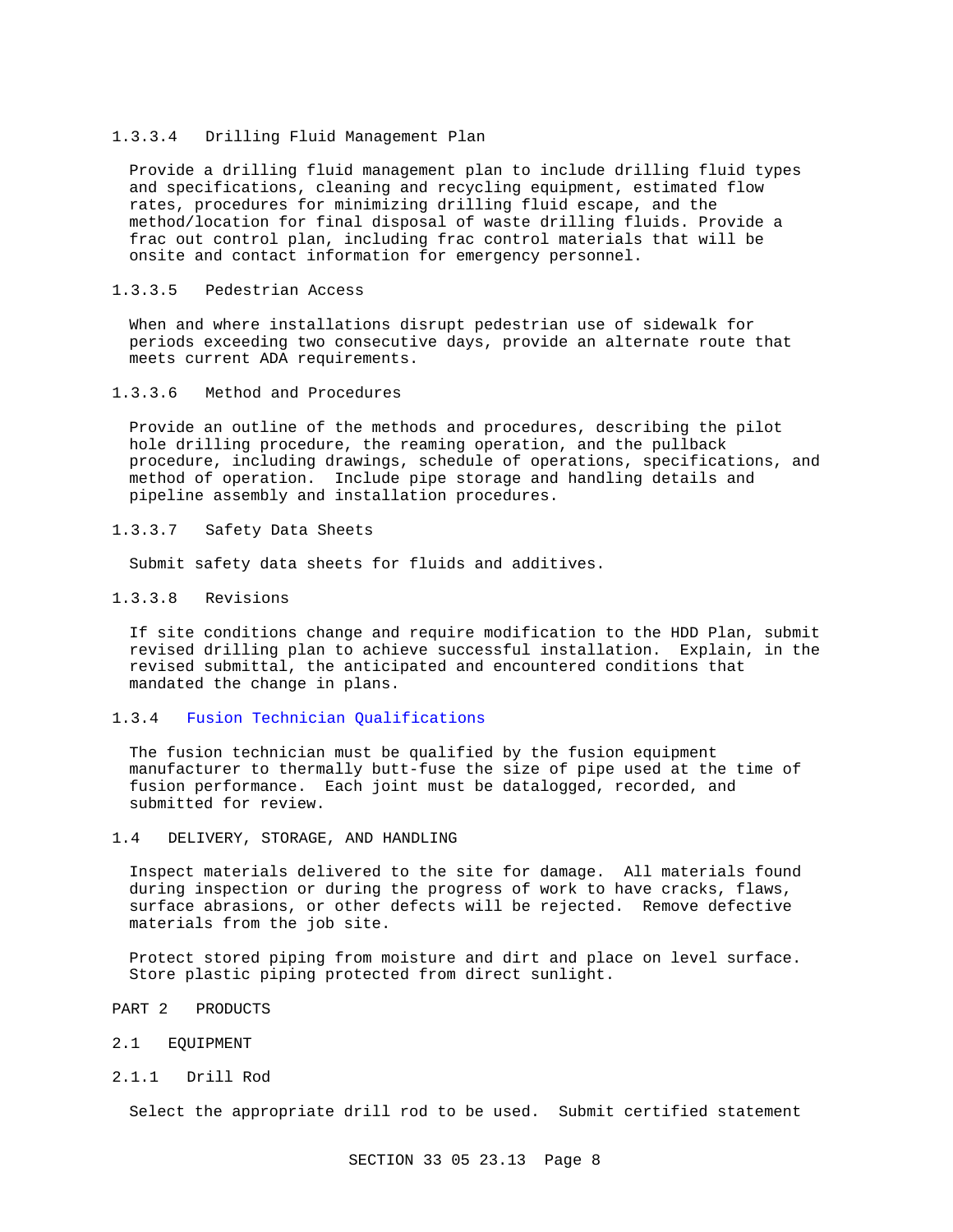that the drill rod has been inspected and is in satisfactory condition for its intended use.

# 2.2 MATERIALS

#### 2.2.1 Pipe

[2.2.1.1 Fusible PVC

Install [\_\_\_\_\_] inch [(nominal)] diameter fusible polyvinyl chloride pipe [with a dimension ratio of  $[18 (DR 18)] [14 (DR 14)] [\underline{\hspace{1cm}}]$  conforming to AWWA C900] [with a standard dimension ratio of [17 (SDR 17)] [21 (SDR 21)] [26 (SDR 26)] [\_\_\_\_\_] conforming to ASTM D2241] [, [Schedule 40] [Schedule 80] [\_\_\_\_\_] conforming to ASTM D1785]. Provide pipe made from PVC compound meeting or exceeding cell classification 12454 per ASTM D1784. Provide fusible polyvinyl chloride pipe with plain ends. Pipe is [blue] [green] [purple] [\_\_\_\_] in color.

Use butt fusion jointing method for plain end PVC pipe. Comply with [ AWWA C900] [AWWA C605] [ASTM F1674] [\_\_\_\_\_] for butt fusion joints.

# ][2.2.1.2 HDPE

Install [\_\_\_\_\_]-inch [(nominal)] diameter high density polyethylene pipe (HDPE) with a standard dimension ratio of [11 (SDR11)] [9 (SDR9)] [\_\_\_\_]. Provide pipe conforming to [ ASTM D3350] [ ASTM F714] [ ASTM D2513 ][ AWWA C906] [\_\_\_\_\_]. [Pipe is [\_\_\_\_\_] in color.][ Pipe is [\_\_\_\_\_] in color with [\_\_\_\_\_] striping.]

Use butt fusion jointing method for plain end HDPE pipe. Comply with[ AWWA C906][ ASTM F2620] [\_\_\_\_\_] for butt fusion joints.

# ]2.2.2 Drilling Fluids

Use a high quality [bentonite][\_\_\_\_\_] drilling fluid to ensure hole stability, cuttings transport, bit and electronics cooling, and hole lubrication to reduce drag on the drill pipe and the product pipe. Use only fluid with a composition which complies with all Federal, State, and local environmental regulations.

# 2.2.3 Additives

Use admixtures as required to address soil conditions and water conditions such as water hardness, acidity, and alkalinity.

#### 2.2.4 Tracer Wire

Use a continuous sheathed solid conductor copper wire line, minimum #12 AWG. Sheathing shall be color coded to match the utility.

- PART 3 EXECUTION
- 3.1 EXAMINATION
	- a. Soil Test Data

Provide written documentation of conformance with AASHTO T 180.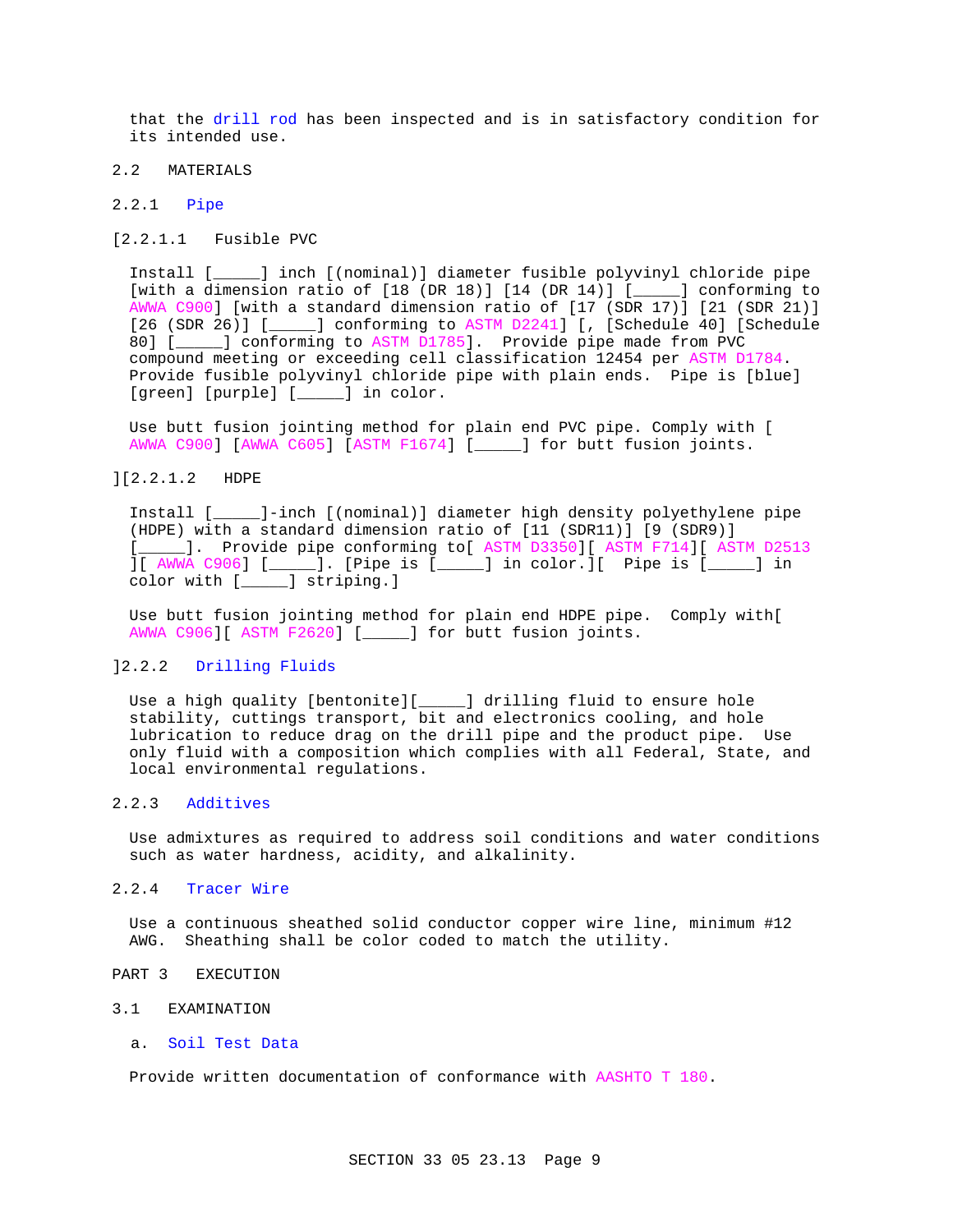#### 3.2 INSTALLATION

Ensure all utilities are located and clearly marked prior to start of excavation or drilling.

3.2.1 Drill Set-Up

Design and construct the drill entrance and exit pits.

3.2.1.1 Drilling Fluids

Mix the [bentonite][\_\_\_\_\_] drilling fluid with potable water (of proper pH) to ensure no contamination is introduced into the soil during the drilling, reaming, or pipe installation process. Make any required additive adjustments.

3.2.2 Drill Entrance and Exit Pits

Drill entrance and exit pits are required. Maintain at minimum size to allow only the minimum amount of drilling fluid storage prior to transfer to mud recycling or processing system or removal from the site.

Do not allow drilling mud to flow freely on the site or around the entrance or exit pits. Remove spilled mud and restore ground to original condition.[ Provide shore pits in compliance with OSHA Standards, 29 CFR 1926.652].

- [ Drilling near wetlands or water courses requires secondary containment to prevent drilling fluids from entering the wetlands. Secure written approval of a secondary containment plan from the Contracting Officer.
- ]3.2.3 Drill Entrance and Exit Angle

Ensure entrance and exit angles and elevation profile maintains adequate cover to reduce risk of drilling fluid breakouts and ground exit occurs as specified herein. Ensure that entrance and exit angles generate pullback forces that do not exceed [5][7.5][\_\_\_\_\_] percent strain on the [high density polyethylene][fusible polyvinyl chloride] pipe.

3.2.4 Pilot Hole

The type and size of the pilot string cutting head and the diameter of the drill pipe are at the Contractor's discretion.

Drill the pilot hole along the path shown on the plan and profile drawings. Pilot hole tolerances are as follows:

- a. Vertical Tolerance: Provide minimum cover below channel bottom as specified on the plans. Pilot hole may go deeper if necessary to prevent breakout.
- b. Horizontal Tolerance: Plus or minus 152.4 cm 60 inches [\_\_\_\_\_] from the centerline of the product pipe.
- c. Curve Radius: No curve is acceptable with a radius less than 304.8 m 1,000 feet.
- d. Entry Point Location: Make pilot hole entry point within plus or minus - 152.4 cm 60 inches [\_\_\_\_\_] of the location shown on the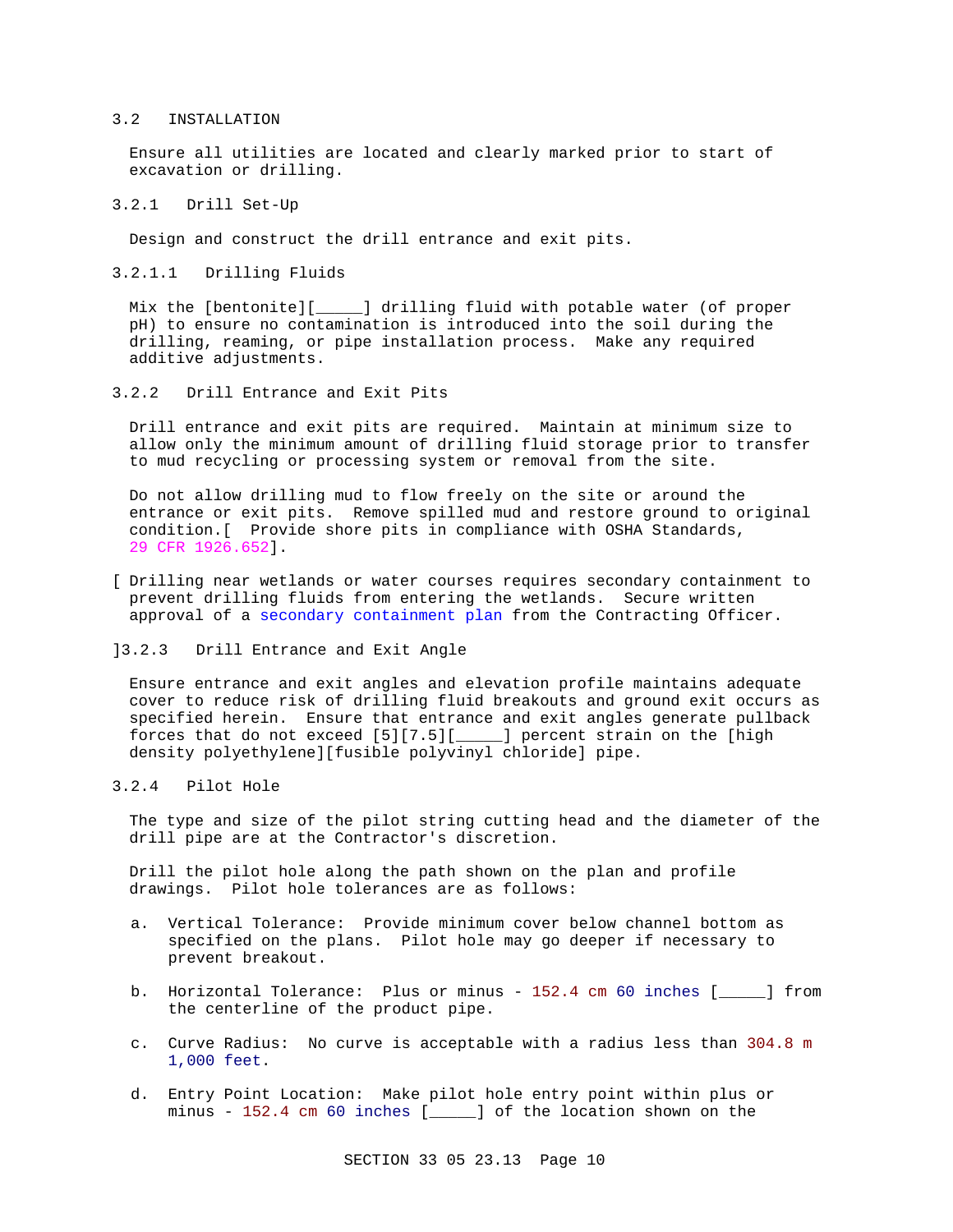drawings or as directed by the Contracting Officer in the field.

- e. Exit Point Location: Make the exit point location within plus/minus 152.4 cm 60 inches [\_\_\_\_\_] of the location shown on the drawings or as directed by the Contracting Officer in the field.
- f. Mandatory pipeline cover requirements are as shown on the drawings or as specified.

#### 3.2.5 Guidance Systems

Walkover guidance systems are not acceptable for this project; use a magnetic survey tool locator installed behind the pilot string cutting head and an electric grid (tru-tracker) system for this project. Ensure proper calibration of all equipment before commencing directional drilling operation.

## 3.2.6 Reaming

Conduct reaming operations at the Contractor's discretion. Determine the type of back reamer to be utilized by the type of subsurface soil conditions that are encountered during the pilot hole drilling operation. The reamer type is at the Contractor's discretion.

# 3.2.7 Pull Back

Fully assemble the entire pipeline to be installed via direction drill prior to commencement of pull back operations.[ Install a continuous length of tracer wire for the full length of each run of nonmetallic pipe in accordance with ANSI Z535.1. Attach wire to top of pipe in such a manner that it will not be displaced during construction operations.]

Support the pipeline during pullback operations in a manner to enable it to move freely and prevent damage. Install the pipeline in one continuous pull.

Minimize torsion stress by using a swivel to connect the pull section to the reaming assembly.

Maximum allowable tensile force imposed on the pull section is not to exceed [90][\_\_\_\_\_] percent of the pipe manufacturer's safe pull (or tensile) strength. If the pull section is made up of multiple pipe size or materials, the lowest safe pull strength value governs and the maximum allowable tensile force is not to exceed [90][\_\_\_\_\_] percent of this value.

Minimize external pressure during installation of the pullback section in the reamed hole. Replace damaged pipe resulting from external pressure at no cost to the Government. Buoyancy modification is at the discretion of the Contractor.

## 3.2.8 Drilling Fluids Disposal

Collect drilling fluid returns in the entrance pit, exit pit, or spoils recovery pit. Immediately clean up any drilling fluid spills or overflows from these pits.

Dispose of fluids in a manner that is in compliance with all permits and applicable Federal, State, and local regulations. Disposal of the drilling fluids may occur on approved land owned by the Government subject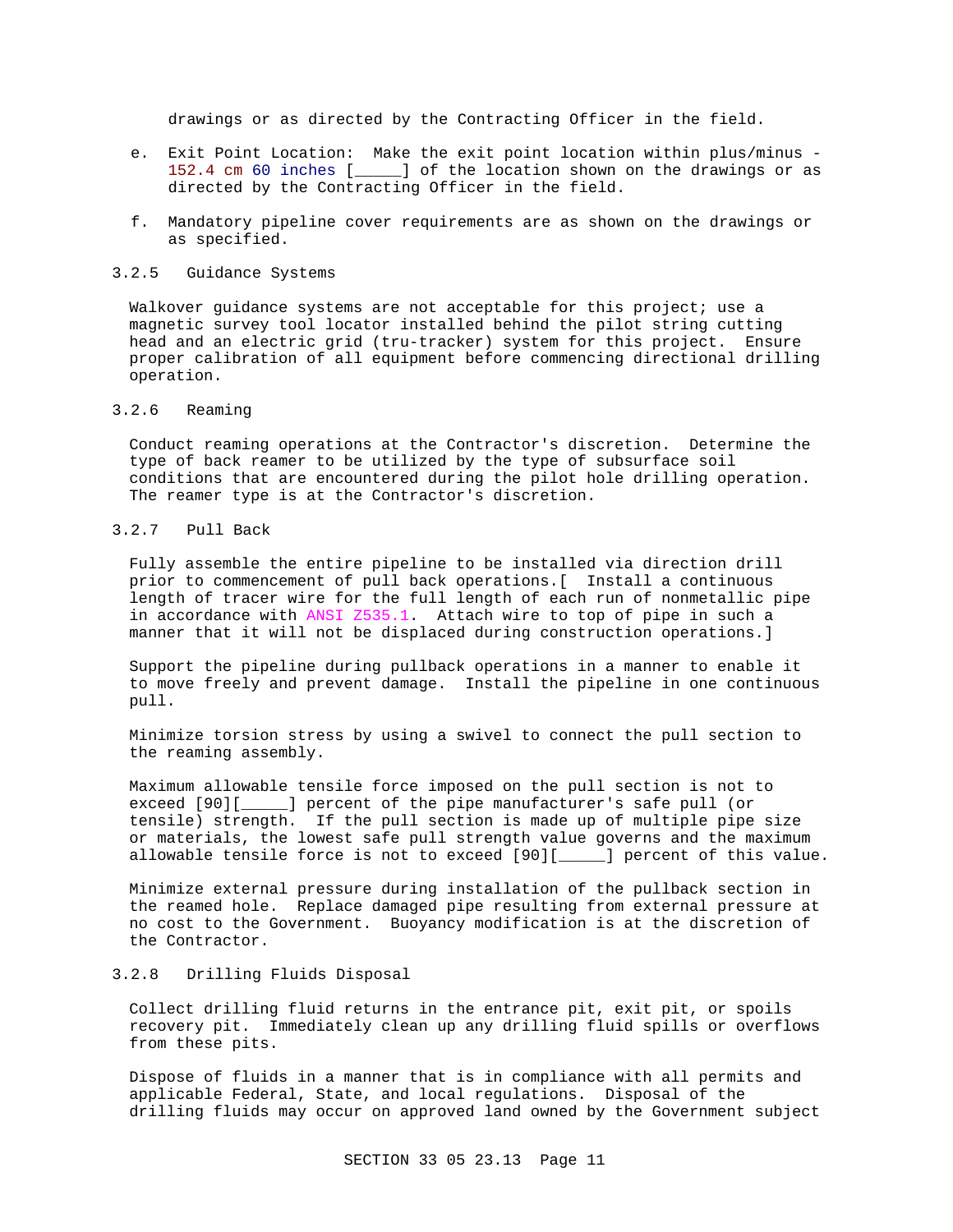to written approval from the Contracting Officer. Spread the drilling slurry over the Government-approved disposal area and plow into the soil.

Conduct disposal in compliance with all relative environmental regulations, right-of-way and work space agreements, and permit requirements.

[3.2.9 Connection of Product Pipe to Pipeline

After the product pipe has been successfully installed, allow the product pipe to recover for 24 hours prior to connection of the pipeline. Ensure that a sufficient length of the product pipe has been pulled through the hole so that the pull-nose is not pulled back into bore hole due to stretch recovery of the product pipe.

- ]3.3 FIELD QUALITY CONTROL
- 3.3.1 Daily Work Log

Maintain a work log of construction events and operations including, but not limited to, the following for each day's work:

- a. Hours worked.
- b. Log of each drill rod added or withdrawn during drilling, reaming, and pull back.
- c. Groundwater control operations.
- d. Description of soil conditions encountered.
- e. Tools and equipment in use, drilling fluid, fluid pumping rate, and drilling head location.
- f. Any unusual conditions or events.
- g. Reasons for operational shutdown in event work is halted.

3.3.2 Drill Logs

Maintain drilling logs that accurately provide drill bit location (both horizontally and vertically) at least every 5.1 cm 2 inches along the drill path. In addition, keep logs that record, as a minimum the following, every 15 minutes throughout each drill pass, back ream pass, or pipe installation pass:

- a. Drilling Fluid Pressure
- b. Drilling Fluid Flow Rate
- c. Drill Thrust Pressure
- d. Drill Pullback Pressure
- e. Drill Head Torque

Make all instrumentation, readings, and logs available to the Contracting Officer at all times during operation.